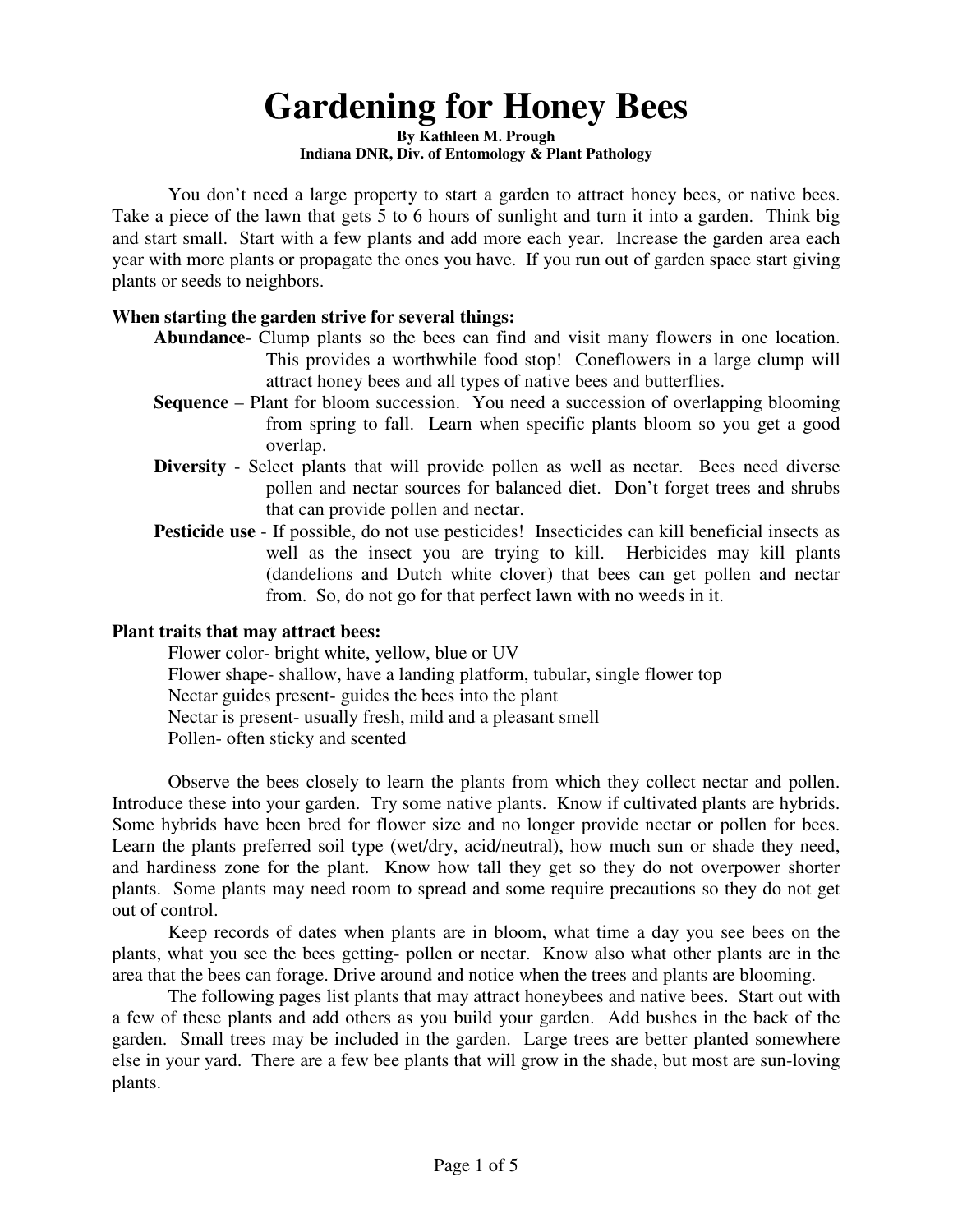## **Pollen and Nectar Plants of Indiana**

The following list of nectar and pollen plants is not all-inclusive. Some plants may not grow well in certain areas due to climate or water needs of plants.

| <b>Abbreviation meanings:</b> $N = \text{Nectar source}$ $P = PQ$ |                                                                                                                                                                                                                                                                                                  |  |
|-------------------------------------------------------------------|--------------------------------------------------------------------------------------------------------------------------------------------------------------------------------------------------------------------------------------------------------------------------------------------------|--|
|                                                                   | $\mathbf{M}$ and $\mathbf{M}$ and $\mathbf{M}$ and $\mathbf{M}$ are $\mathbf{M}$ and $\mathbf{M}$ are $\mathbf{M}$ and $\mathbf{M}$ are $\mathbf{M}$ and $\mathbf{M}$ are $\mathbf{M}$ and $\mathbf{M}$ are $\mathbf{M}$ and $\mathbf{M}$ are $\mathbf{M}$ and $\mathbf{M}$ are $\mathbf{M}$ are |  |

**Abbreviate** source  $NA =$  Native plant  $I =$  considered invasive or a weed

| <b>Trees</b>                                                 | <b>Blooms</b> | additional information |
|--------------------------------------------------------------|---------------|------------------------|
| Alder (Alnus incana)                                         | March         | P                      |
| American Mountain Ash (Sorbus americana)                     | May - June    | P, NA                  |
| Apple (Malus spp.), fruit and crabapple varieties            | April-May     | N, P                   |
| Basswood (Tilia americana), Also called Linden               | June          | N, P, NA               |
| Black Locust (Robinia pseudo-acacia)                         | $May - June$  | N, P, NA, I            |
| Chokeberry (Aronia sp.), Black or red chokeberry             | May - June    | N, NA                  |
| Catalpa (Catalpa spp.)                                       | May - June    | N, P, NA               |
| Chestnut (Castanea dentata)                                  | May - June    | P                      |
| Common Hackberry (Celtis occidentalis)                       | April – May   | N, P, NA               |
| $Elm$ ( <i>Ulmus spp.</i> )                                  | March – April | P, NA                  |
| Hawthorn (Crataegus spp)                                     | April -May    | N, P                   |
| Hazelnut (Corylus spp.)                                      | March – April | P                      |
| Honey locust (Gleditsia triancanthos)                        | $May - June$  | N, P                   |
| Hop Tree (Ptelea trifoliata)                                 | $June - July$ | $\mathbf N$            |
| Korean Evodia or Bee-bee tree ( <i>tetradium daniellii</i> ) | June - August | $\mathbf N$            |
| Maple ( <i>Acer spp.</i> )                                   | March - April | P, NA                  |
| Oak $(Quercus$ spp.)                                         | March - April | P, NA                  |
| Pear (Pyrus spp.) Fruit tree- P.communis                     | April – May   | $\mathbf N$            |
| Persimmon (Diospyros viginiana)                              | $May - June$  | $\mathbf N$            |
| Prunus spp., Plum, Cherry, Peach                             | April – May   | N, P                   |
| Redbud (Cercis canadensis)                                   | March - April | N, P                   |
| Sassafras (Sassafras albidum)                                | April         | N, P, NA               |
| Sumac (Rhus spp.)                                            | March - June  | N, P, NA, I            |
| Sycamore (Platanus occidentalis)                             | April – May   | P, NA                  |
| Tulip Poplar (Liriodendron tulipifera)                       | $May - June$  | N, P, NA               |
| Walnut (Juglans spp.)                                        | April – May   | P                      |
| Willow (Salix spp.)                                          | March - April | N, P                   |

| <b>Shrubs &amp; Brambles</b>                         | <b>Blooms</b>      | <b>Additional Information</b> |
|------------------------------------------------------|--------------------|-------------------------------|
| Boxwood ( <i>Buxus microphylla</i> )                 | March – April      | N                             |
| Blueberry (Vaccinium corymbosum)                     | $May - June$       | N                             |
| Blackberry & Raspberry (Rubus spp.)                  | $May - June$       | N, P                          |
| Blue Mist Bush ( <i>Caryopteris x</i> Longwood blue) | $July - September$ | N                             |
| Button Bush (Cephalanthus occidentalis)              | $June - July$      | N, NA                         |
| Butterfly Bush ( <i>Buddleia spp.</i> )              | July – September   | N, I                          |
| Clethra, Summersweet (Clethra alnifolia)             | $July - August$    | N                             |
| Cotoneaster ( <i>Cotoneaster spp.</i> )              | $May - June$       | N, P                          |
| Devils-Walkingstick (Aralia spinosa)                 | $July - August$    | N                             |
| Elderberry (Sambucus canadensis)                     | June-July          | P                             |
| Gooseberry (Ribes uva-crispa)                        | April              | N, I                          |
| Holly <i>(Ilex spp.)</i>                             | April – June       | N, P                          |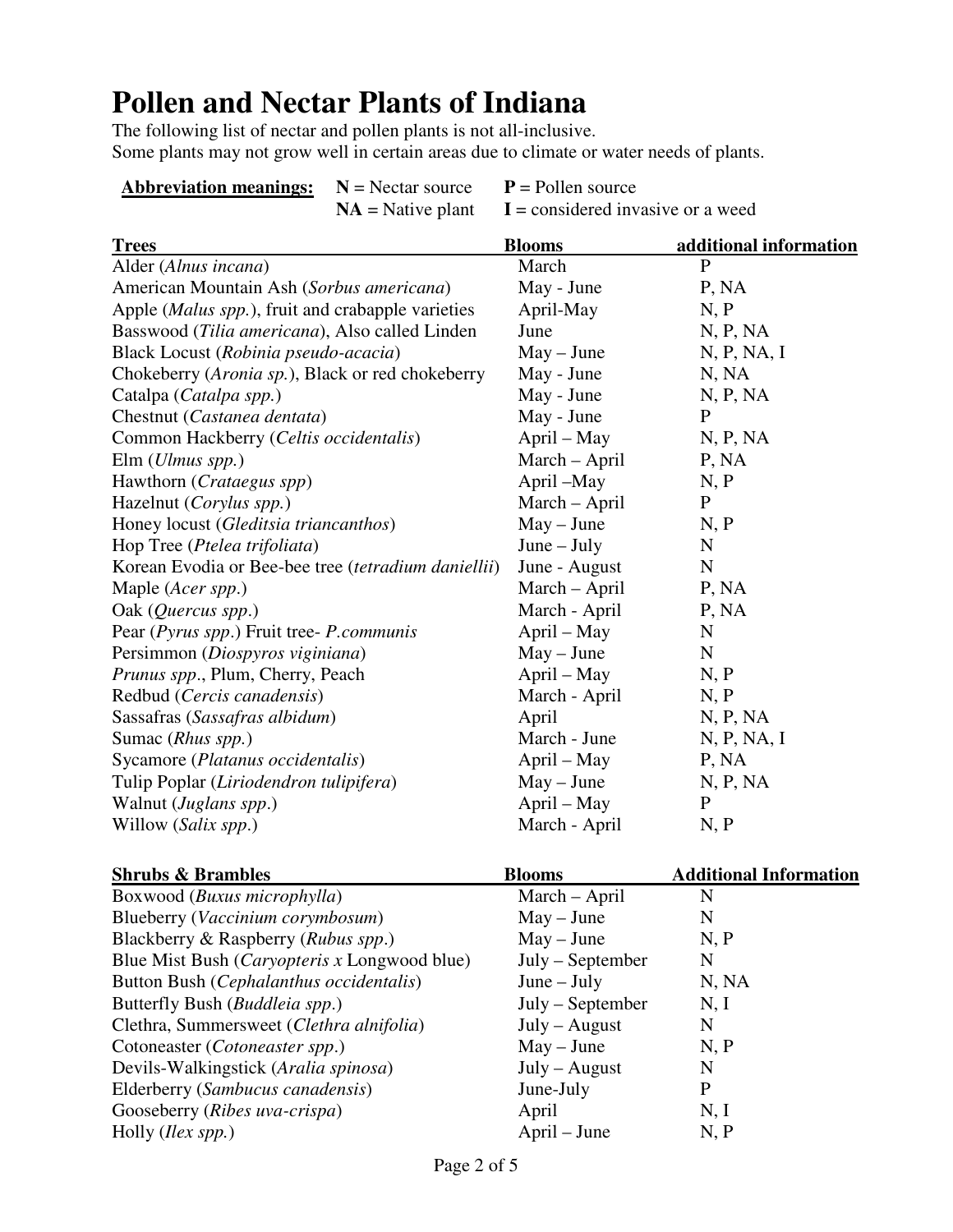| Pussy Willow (Salix spp.)                             | March – April   | N, P, NA |
|-------------------------------------------------------|-----------------|----------|
| Redvein Enkianthus ( <i>Enkianthus campanulatus</i> ) | May - June      |          |
| Rose ( <i>Rosa spp.</i> )                             | June –September | P        |
| Serviceberry (Amelanchier arborea)                    | April – May     | N, NA    |
| Viburnum ( <i>Viburnum spp.</i> )                     | May June        | N        |

| <b>Perennials, Annuals for Gardens</b>            | <b>Blooms</b>           | <b>Additional Information</b> |
|---------------------------------------------------|-------------------------|-------------------------------|
| Ageratum (Eupatorium spp)                         | June-September          | ${\bf N}$                     |
| Allyssum (Lobularia maritima)                     | June – September        | N, P                          |
| Anise Hyssop (Agastache foeniculum)               | $July - first$          | N, NA                         |
| Asparagus (Asparagus officinalis)                 | $May - June$            | $\mathbf{P}$                  |
| Asters (Aster spp.)                               | September – frost       | N, P, NA                      |
| Smooth Aster, New England Aster, Woods light blue |                         |                               |
| Autumn Joy (Sedum spectabile)                     | August – September      | N, P                          |
| Basil ( <i>Ocimum spp.</i> )                      | June - September        | $\mathbf N$                   |
| Beardtongue/foxglove (Penstemon digitalis)        | June                    | N, NA                         |
| Black -eyed Susan (Rudbeckia hirta)               | $June - July$           | N, NA                         |
| Blazing Star (Liatris spicata)                    | $July - August$         | N, NA                         |
| Blue False Indigo (Baptisia australis)            | June                    | N, P, NA                      |
| Boneset ( <i>Eupatorium spp.</i> )                | <b>August-September</b> | N, P, NA                      |
| Joe-Pye weed, white snakeroot                     |                         |                               |
| Borage (Borago officinalis)                       | June – Frost            | N, P                          |
| Brown-eyed Susan (Rudbeckia fulgida)              | $July - August$         | N, NA                         |
| Butterfly weed (Asclepias tuberosa)               | $July - August$         | N                             |
| Candytuft (Iberis sempervirens)                   | May                     | $\mathbf N$                   |
| Carolina Lupine (Thermopsis villosa)              | $June - August$         | $\mathbf N$                   |
| Canola ( <i>Brassica napus</i> L.)                | $May - June$            | N, P                          |
| Cosmos (Cosmos spp.)                              | August - September      | $\mathbf P$                   |
| Catnip/Catmint (Nepeta cataria)                   | June – September        | N                             |
| Chives (Allium schoenoprasum)                     | May – September         | N, P                          |
| Creeping Phlox (Phlox stolonifera)                | $May - June$            | N                             |
| Crocus (Crocus vernus)                            | March - April           | $\mathbf{P}$                  |
| Cucumber (Cucumis sativus)                        | June - August           | N, P                          |
| False Sunflower (Heliopsis helianthoides)         | July - August           | N, P                          |
| Germander (Teucrium canadense)                    | June - September        | N, NA                         |
| Giant Hyssop (Agastache sp.)                      | $July - August$         | N, NA                         |
| Globe Thistle (Echinops ritro or bannaticus)      | August                  | N                             |
| Goldenrod (Solidago spp.)                         | September – October     | N, P, NA                      |
| S. caesia, S. canadensis,                         |                         |                               |
| Grape Hyacinth ( <i>Hyacinthus muscari</i> )      | April                   | $\mathbf N$                   |
| Hyacinth (Hyacinthus orientalis)                  | April                   | N, P                          |
| Lamb's Ear (Stachys byzantina)                    | May                     | $\mathbf N$                   |
| Lavender (Lavendula spp.)                         | June – September        | $\mathbf N$                   |
| Leopards Bane (Doronicum cordatum)                | April – May             | N, P                          |
| Lungwort (Pulmonaria spp.)                        | May                     | N                             |
| Mexican Sunflower (Tithonia grandiflora)          | August-September        | $\mathbf N$                   |
| Mints (Mentha spp.)                               | July – September        | N, I                          |
| Mustard (Brassica spp.)                           | April – June            | N, P                          |
| Mustard, broccoli, cauliflower, cabbage           |                         |                               |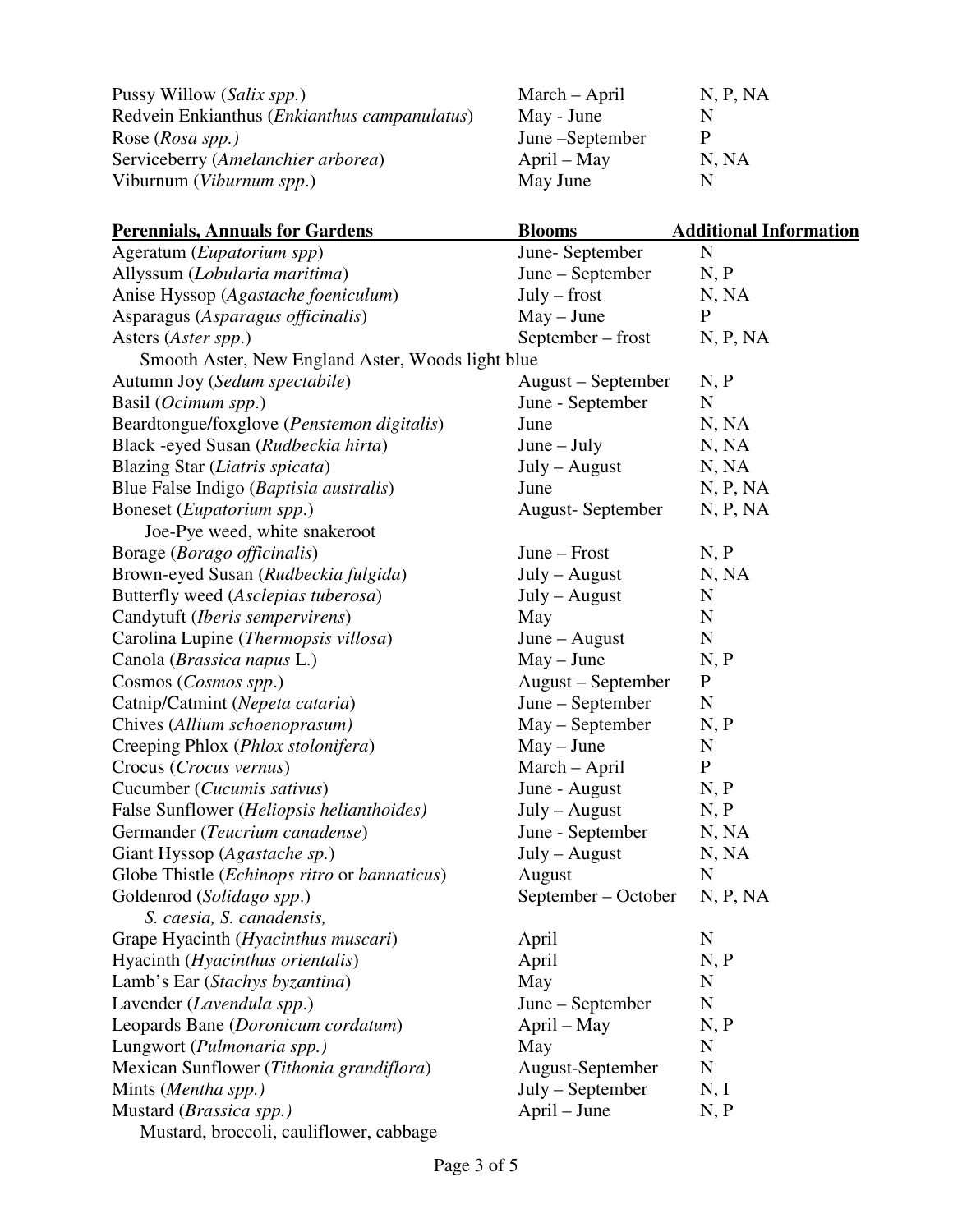| Obedient Plant (Physostegia virginiana)             | July - September   | N, NA, I |
|-----------------------------------------------------|--------------------|----------|
| Orange Coneflower (Rudbeckia ful. var. fulgida)     | $July - October$   | N        |
| Oregano (Origanum vulgare)                          | June – September   | N        |
| Parsley ( <i>Petroselium spp.</i> )                 | $July - August$    | N        |
| Pot marigold (Calendula officinalis)                | June – September   | N, P     |
| Purple Coneflower ( <i>Echinacea purpurea</i> )     | July - August      | N, NA    |
| Purpletop Vervain (Verbena bonariensis)             | $July - Frost$     | N        |
| Rosemary (Rosmarinus officinalis)                   | $June - July$      | N        |
| Russian sage (Perovskia artiplicifolia)             | July – September   | N        |
| Salvia (Salvia spp.)                                | $May - June$       | N, NA    |
| Sneezeweed (Helenium autumnale)                     | August – September | N, NA    |
| Speedwell (Veronica spp., V. spicata, V. longifolia | May - June         | N        |
| Spider flower ( <i>Cleome spp.</i> )                | August-October     | N        |
| Sunflower (Helianthus annuus)                       | June – September   | N, P     |
| Strawberry (Fragaria spp.)                          | $May - June$       | N, P     |
| Thyme ( <i>Thymus spp.</i> )                        | June - July        | N.       |
| Valeriana/garden heliotrope (Valeriana officinalis) | $June - July$      | N, I, NA |
| Wild Blue Phlox (Phlox divaricata)                  | $May - June$       | N        |
| Zinnia (Zinnia spp.)                                | August - October   | N        |

| <b>Agricultural crops</b>                                    | <b>Blooms</b>    | <b>Additional Information</b> |
|--------------------------------------------------------------|------------------|-------------------------------|
| Alfalfa ( <i>Medicago sativa</i> )                           | $July - August$  | N, P                          |
| Blueberry (Vaccinium corymbosum)                             | $May - June$     | N                             |
| Buckwheat (Fagopyrum esculentum)                             | August-September | N, P                          |
| Fruit trees (apples, peaches, pears, plums)                  | April-May        | N, P                          |
| Soybean (Glycine soja)                                       | $July - October$ | N                             |
| Strawberry ( <i>Fragaria spp.</i> )                          | $May - June$     | N, P                          |
| Sweet corn (Zea mays)                                        | $June - July$    | P                             |
| Pickles ( <i>Cucumis spp.</i> )                              | June - August    | N, P                          |
| Pumpkin (Cucurbita spp.)                                     | $July - Frost$   | N, P                          |
| Melons (Cucumis melo), Cantaloupes & Muskmelons June – frost |                  | N, P                          |
| Spearmint (Mentha spicata)                                   | $June - August$  | N                             |
| Watermelon (Citrullus lanatus)                               | $June - July$    | N, P                          |

| <b>Other Plants Bees may Visit</b> | <b>Blooms</b>                                                                             | <b>Additional Information</b> |
|------------------------------------|-------------------------------------------------------------------------------------------|-------------------------------|
|                                    | These plants may be seen in prairie/native planting or open cropland. Some are considered |                               |
|                                    | weeds to lawn and agriculture. They may not be ideal for a home garden.                   |                               |

| Alsike Clover ( <i>Trifolium hybridum</i> ) | $May - July$    | N, P     |
|---------------------------------------------|-----------------|----------|
| Birdsfoot trefoil (Lotus corniculatus L.)   | $June - August$ | N, I     |
| Blue Weed ( <i>Echium vulgare</i> )         | $June - August$ | N        |
| Blue Vervain (Verbena hastata)              | $July - August$ | N, NA    |
| Bronze Bugle (Ajuga reptans)                | May- June       | N, P, I  |
| Cat-Tail (Typha latifolia)                  | July            |          |
| Common Milkweed (Asclepias syriaca)         | $July - August$ | N        |
| Chick weed (Stellaria media)                | $April - July$  | N, P, I  |
| Culver's Root (Veronicastrum virginicum)    | $June - August$ | N, NA    |
| Cup plant (Silphium perfoliatum)            | July –September | N, P, NA |